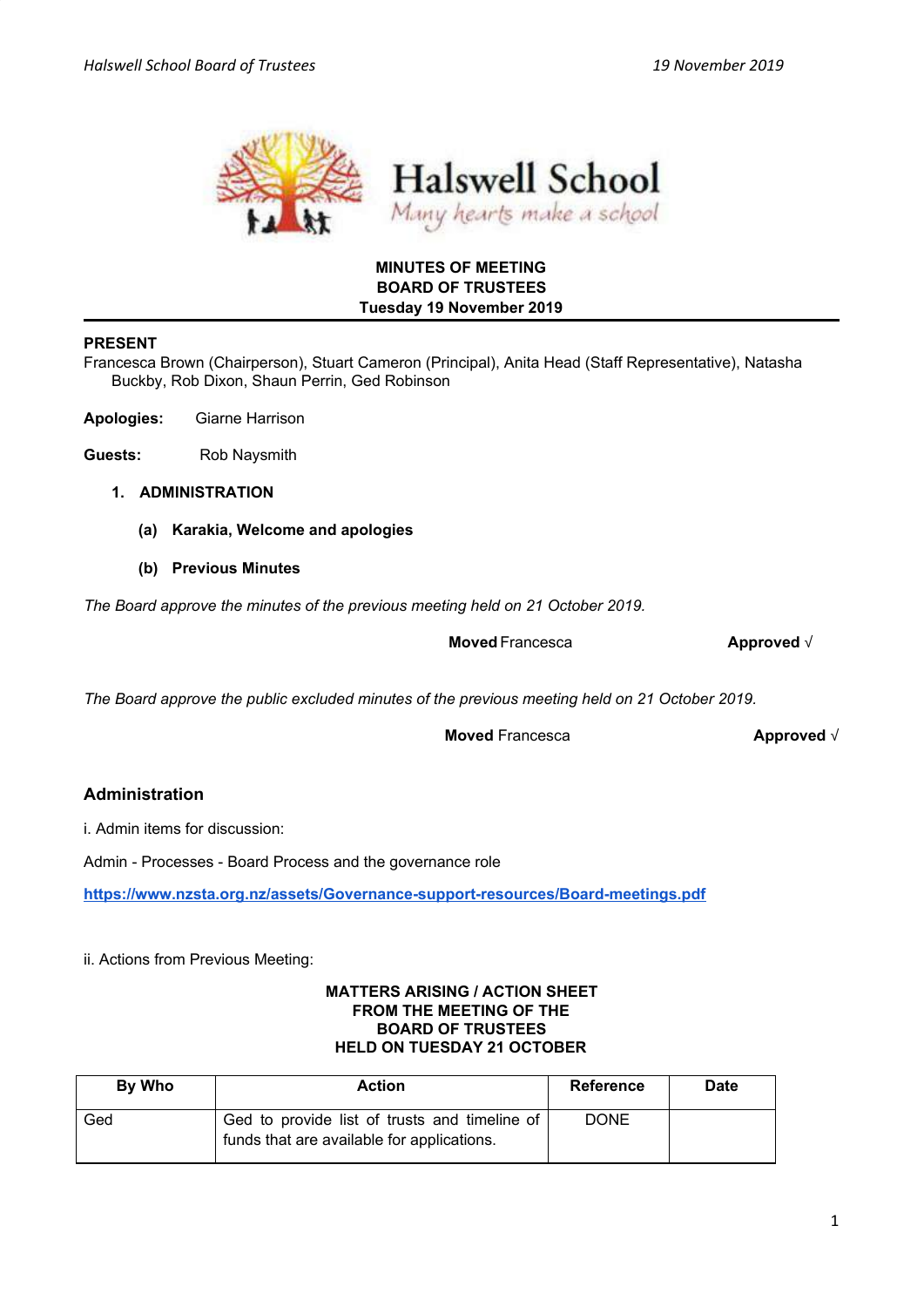| <b>COMMS Team</b>       | Google form or form to gage where parents<br>are and what they can do to help the school<br>e.g road patrol, how much time they can offer<br>Can be done at enrolment time or<br>etc<br>generally. | <b>ITEM ON</b><br><b>AGENDA -</b><br><b>ONGOING</b> |  |
|-------------------------|----------------------------------------------------------------------------------------------------------------------------------------------------------------------------------------------------|-----------------------------------------------------|--|
| Policy Team             | Policy committee to look into the generic and<br>other travel expenses policy and decide on<br>which one is to be used for school trips<br>moving forward.                                         | <b>DONE</b>                                         |  |
| Admin Team              | Update the hall documents regarding the hire<br>costs and the additional comments about<br>bleachers as well as check or create an<br>agreement between the school and each<br>hirer.              | In progress                                         |  |
| Health & Safety<br>Team | Get a road safety engineer to come and<br>assess the site and give suggestions or give<br>information that can be passed on the school<br>parent community.<br>Letter to be sent to request this.  | <b>DONE</b>                                         |  |
| Rob D                   | Organise platter for 4.30pm Tuesday 19<br>November strategic planning meeting.                                                                                                                     | <b>DONE</b>                                         |  |
| Rob <sub>N</sub>        | Inform relevant staff about November 19<br>meeting.                                                                                                                                                | <b>DONE</b>                                         |  |
| School                  | Contact community police to come to school if<br>drop off zone problems continue.<br>Newsletter item to remind parents of the drop<br>off zone rules.                                              | <b>DONE</b>                                         |  |
| <b>BOT</b>              | Rob and Cathy to be granted access to the<br>Board Drive.                                                                                                                                          | <b>DONE</b>                                         |  |

## **Monitoring/Review**

.

## **a. Principal's Report**

Very busy Term 4, a lot of opportunities for the children.

School structure - Y3-4 team leader position was re advertised - the structure will be revealed and released when all of this is complete. Generally Week 9 in Term 4.

Wellbeing data - good data gathering, provided a benchmark to improve on

Directed student - support needed to be budgeted for within the school budget which it currently is.

*The Board accept the principal's report as presented.*

**Moved** Stuart **Seconded** Rob **Approved** √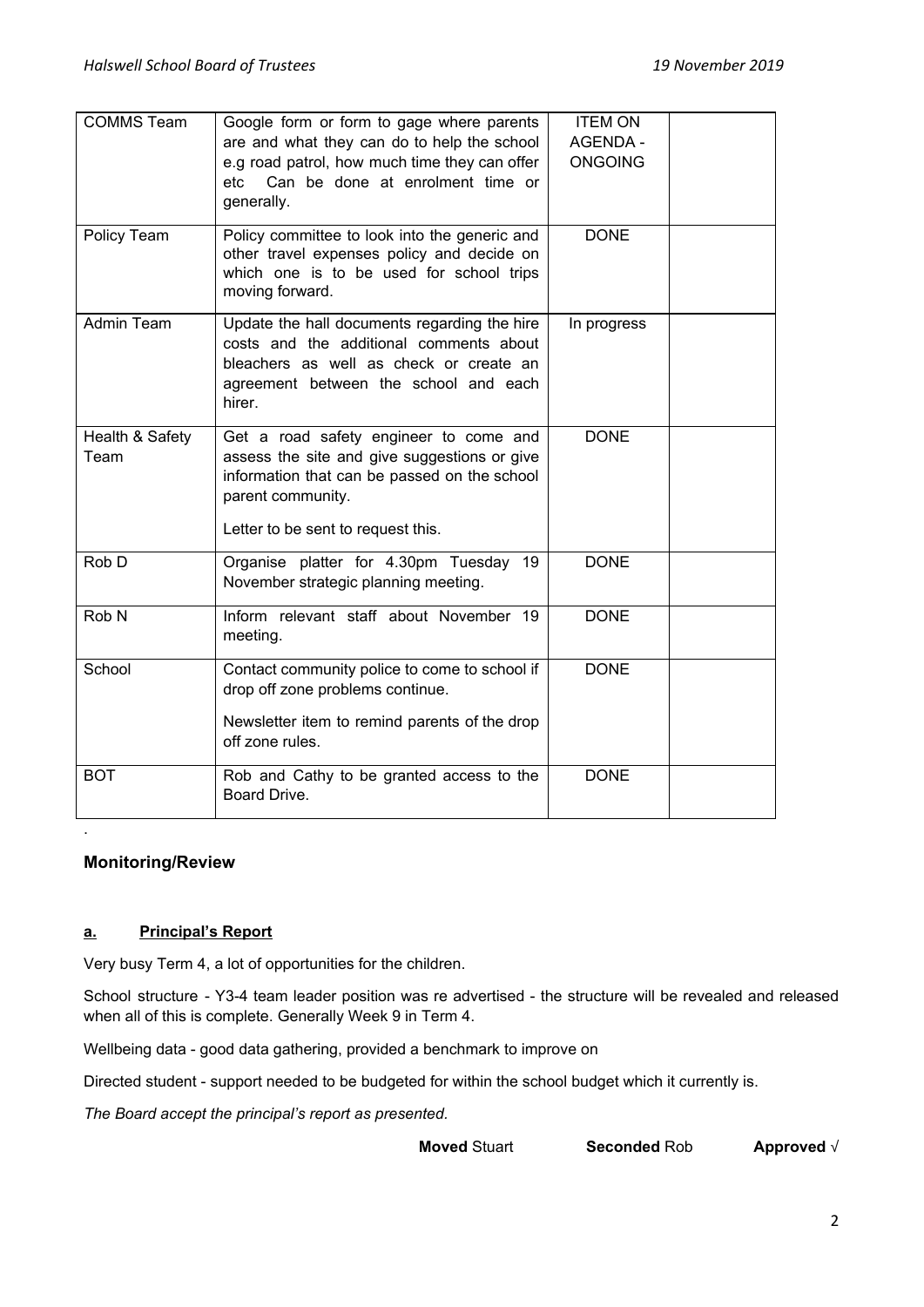### **b. Finance Report**

*The Board accept and approve the October Finances as presented.*

| 2020 Budget discussion                                                                                                                                     | <b>Moved Natasha</b> | <b>Seconded Francesca</b> Approved $\sqrt{}$ |                    |
|------------------------------------------------------------------------------------------------------------------------------------------------------------|----------------------|----------------------------------------------|--------------------|
| The Board accept and approve the draft budget for 2020 with the provision of an amount of \$30,000 for a<br>cleaning contract that is yet to be finalised. |                      |                                              |                    |
|                                                                                                                                                            | <b>Moved Stuart</b>  | <b>Seconded Francesca</b>                    | Approved $\sqrt{}$ |
| The Board approve and accept the fixed asset budget for 2020.                                                                                              |                      |                                              |                    |
|                                                                                                                                                            | <b>Moved Stuart</b>  | <b>Seconded Shaun</b>                        | Approved $\sqrt{}$ |

## **c. Sub-Committee reports**

#### ● Communication

New entrant pack - room for improvement. Information to be sent out in snippets rather than one big load at once. Have information online and everything in one place that people can look through at their own pace.

Safety video for pick up and drop off zone.

Defining the parking rules - for the website.

Diversity panel - connect people together and form a panel so they feel included. Once established it will be important to make sure they are constantly included in things, not just one-off decisions.

## H and S

*The Board will revert to the generic School Docs policy regarding school travel expenditure.*

The Board will also request an update to the School Docs policy regarding vehicle quality when travelling, *changing from 'good' to' safest vehicle option available'*

#### **Property**

Board to accept the updated hall hire rates from 2020 onwards.

*The Board resend the MOU with the CCC and adopts the new hall hire rates from 2020 onwards.*

| <b>Moved</b> Shaun | <b>Seconded Stuart</b> | Approved $\sqrt{}$ |
|--------------------|------------------------|--------------------|
|--------------------|------------------------|--------------------|

*The Board approve up to the value of \$10,000 for the installation of the table tennis table.*

**Moved** Stuart **Seconded** Shaun **Approved** √

#### Curriculum

Reading Recovery Programme is very beneficial to students, work on getting more children through the programme.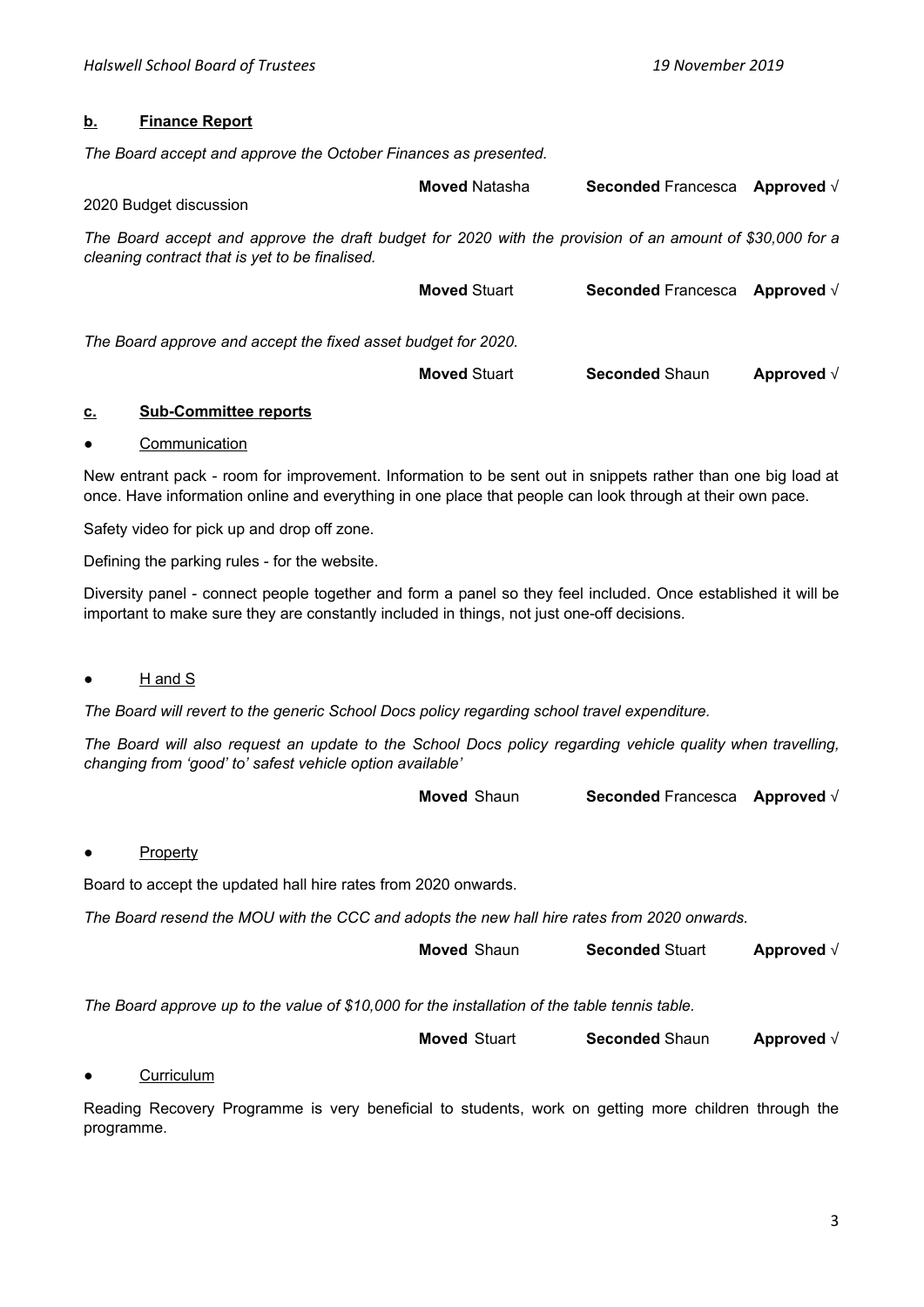Continue to make changes within the wellbeing space for children to benefit. Long term focus to improve these results.

Parent survey - results are varied. Movement is possible, slow and steady. Parent education is a big part of this. Altering the language used for reporting and other school-related documents will help and are key in the positive education change.

● International

None

**d. SchoolDocs** 

Noted

**Other Agenda Items** 

None

**Meeting closed:** 8.25pm

**CONFIRMED \_\_\_\_\_\_\_\_\_\_\_\_\_\_\_\_\_\_\_\_\_\_\_\_\_\_\_\_\_\_\_** 19 November 2019  **CHAIRPERSON**